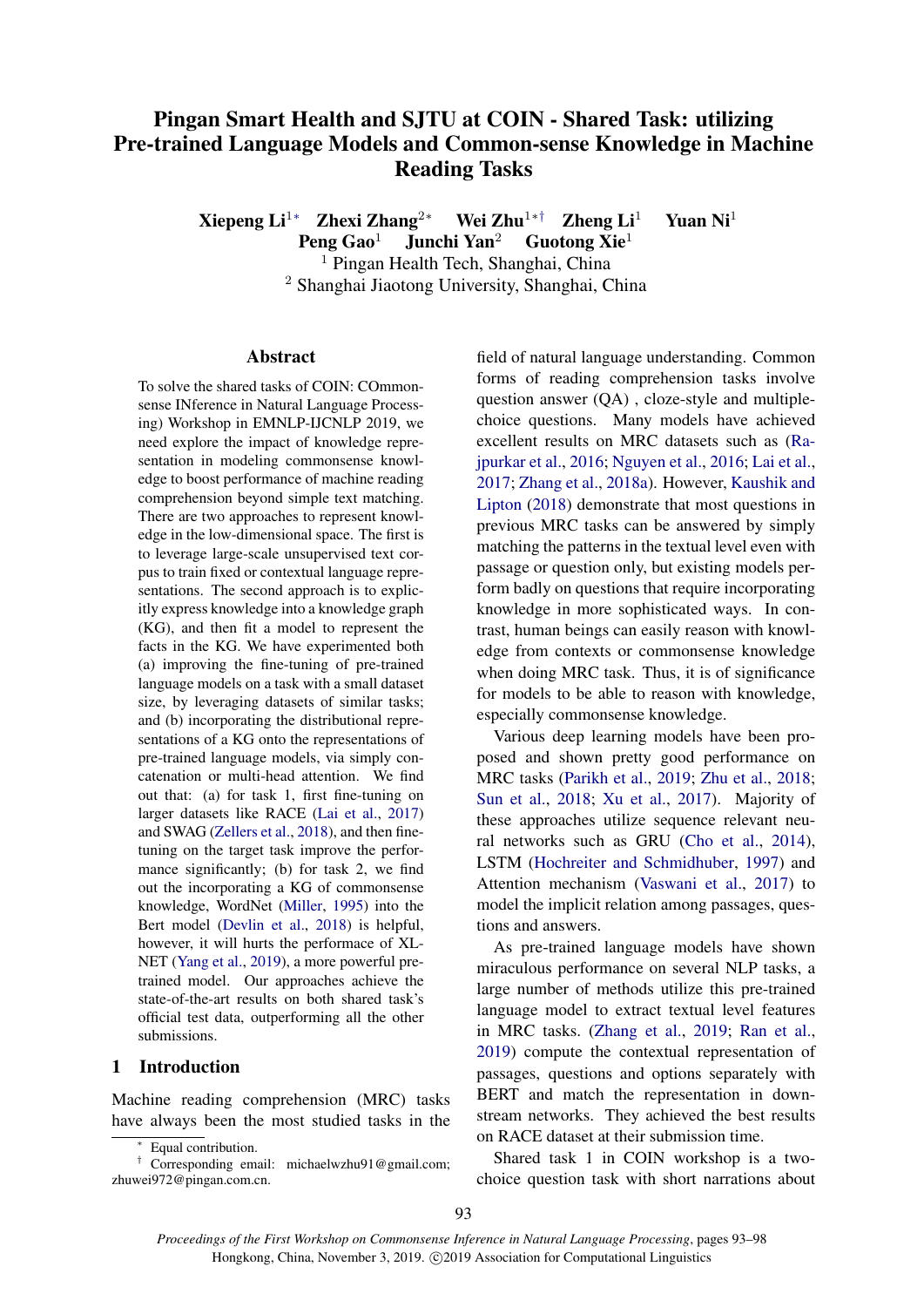everyday scenarios, which is an extended version of SemEval 2018 Task 11 [\(Ostermann](#page-5-11) [et al.,](#page-5-11) [2018\)](#page-5-11). Shared task 2 uses the ReCoRD dataset [\(Zhang et al.,](#page-5-3) [2018a\)](#page-5-3), a machine reading comprehension dataset in news articles. It annotates named entities in the news articles and additionally provides some brief bullet points that summarize the news. It then asks for cloze-style answers, filling in a blank in a sentence related to the news article. Accomplishing these tasks requires both the capability of reading comprehension and commonsense knowledge inference.

Our system is based on XLNet [\(Yang et al.,](#page-5-1) [2019\)](#page-5-1), a generalized auto-regressive pretraining method which achieves state-of-the-art results on many NLP tasks. For task 1, We first pre-train the model on multiple-choice question dataset RACE [\(Lai et al.,](#page-4-0) [2017\)](#page-4-0) to gain certain reading comprehension abilities. Afterwards, we mine commonsense knowledge by fine-tuning grounded commonsense inference dataset SWAG [\(Zellers](#page-5-0) [et al.,](#page-5-0) [2018\)](#page-5-0) on XLNet instead of introducing knowledge graph of general knowledge such as ConceptNet [\(Speer et al.,](#page-5-12) [2017\)](#page-5-12) or Word-Net [\(Miller,](#page-4-1) [1995\)](#page-4-1). For task 2, other than utilizing XLNet's representation power, we also experiment on enhancing the representation and regularizing predicted prior of named entities, by concatenating the pre-trained embedding of WordNet of contextual word embedding. We finally implement a series of post-processing strategies to improve the model prediction results. Our system achieves state-of-the-art performance on the both shared tasks' official test data, even though we only train on the train sets and only submit single models.

# 2 Model settings

In this section, we present the system designs we experimented for the two shared tasks.

# 2.1 Pretrained language model Fine-tuning

As shown in [Devlin et al.](#page-4-2) [\(2018\)](#page-4-2) and [Yang et al.](#page-5-1) [\(2019\)](#page-5-1), the usual way to employ pre-trained language models in representing multiple text input is concatenation of text inputs in certain orders. For this section, the denotations mainly follow [Yang](#page-5-1) [et al.](#page-5-1) [\(2019\)](#page-5-1) since we mainly use XLNet as the text encoder. Since the notations for Bert will be quite similar, which will not be included in this work.

For task 1, the inputs are a context passage (denoted as P), two queries (denoted as  $Q_i$ ,  $i = 1, 2$ ), and two answer options for each query,  $A_{i,j}$ , for  $j = 1, 2$ . Following [Yang et al.](#page-5-1) [\(2019\)](#page-5-1)'s solution on the RACE dataset, we concatenate the inputs as follows:

$$
Concat_{i=1}^{2}[P,[SEP],QA_{i},[SEP],[CLS]],
$$
\n(1)

where  $QA_i$  is the concatenation of the queryanswer pairs:

$$
QA_i = Concat_{j=1}^2 [Q_i, A_{i,j}].
$$
 (2)

As for Task 2, the inputs are a context passage (denoted as  $P$ ), which in this case is a piece of a newspaper article, and a assertive sentence (denoted as  $S$ ) part of which is masked out, thus they are concatenated as follows:

$$
Concat [P, [SEP], S, [SEP], [CLS]].
$$
 (3)

After the text inputs are concatenated accordingly, they will go through XLNet to get a contextual representation. The output layer for the two tasks are different. For task 1, a fully-connected layer is put on the [CLS] token's representation two give out the likelihood of which answer option is the answer. For task 2, the answer is selected from the context passage, thus we have to predict the start position and end position. Thus two fully-connected layers are needed, where the first is to estimate the likelihood of being the start position for each token, and the second combines the encoded representation and the output of the first fully-connected layer and predicts the end position.

#### 2.2 Multi-funetuning

Finetuning a pre-trained language model on a small target task dataset has shown significant performance gains, as is shown in [Devlin et al.](#page-4-2) [\(2018\)](#page-4-2) and [Yang et al.](#page-5-1) [\(2019\)](#page-5-1). However, directly finetuning is proven not to be the most effective way, since although pre-trained LMs are known to generalize well, overfitting problem is still inevitable. Thus, related corpus or similar datasets are often used, such as [Wang et al.](#page-5-13) [\(2019\)](#page-5-13) and [Phang et al.](#page-5-14) [\(2018\)](#page-5-14), to form a multi-stage fine-tuning procedure. For example, [Wang et al.](#page-5-13) [\(2019\)](#page-5-13) first finetune on the MultiNLI datset before training the CB, RTE, and BoolQ tasks. The intuition behind why this multi-stage fine-tuning strategy works is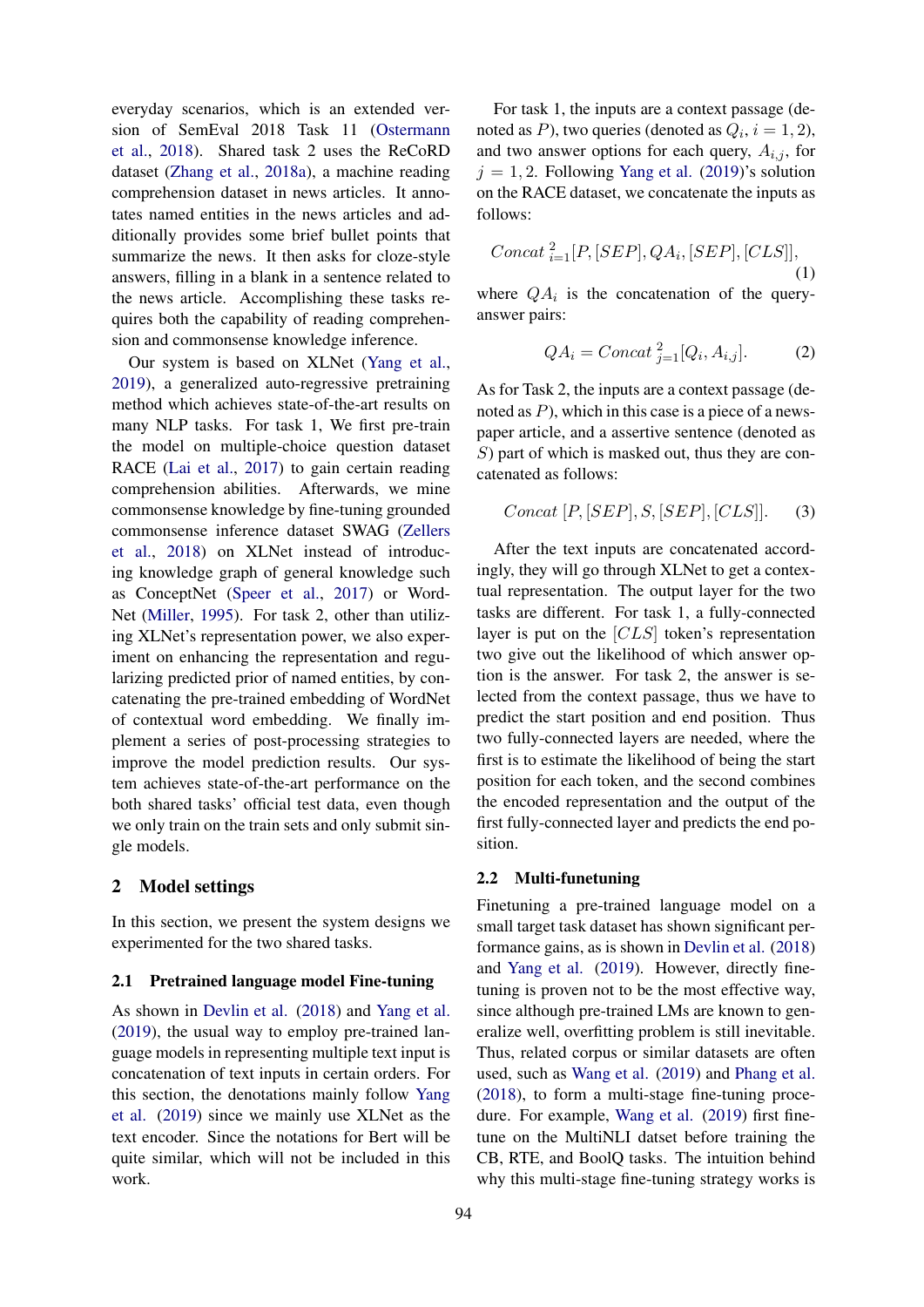<span id="page-2-0"></span>

| <b>Dataset</b> | <b>Options</b> | <b>Sentence A</b> | <b>Sentence B</b> |
|----------------|----------------|-------------------|-------------------|
| <b>RACE</b>    |                | passage           | query+option      |
| <b>SWAG</b>    |                | query             | option            |
| Task 1         |                | passage           | query+option      |

<span id="page-2-3"></span>Table 1: Structure of inputs for the two supplementary tasks and the target task dataset

| <b>Dataset</b> | Train | Dev   |  |
|----------------|-------|-------|--|
| <b>RACE</b>    | 87866 | 4887  |  |
| <b>SWAG</b>    | 73546 | 20006 |  |
| Task 1         | 14191 | 2020  |  |

Table 2: Basic statistics for the three datasets involved in solving task 1

that (a) to let the pre-trained LMs to adopt to the similar contextual environment, (b) and make the model more suitable for this specific task formation.

Due to the fact that task 1 dataset is small and during fine-tuning the original XLNet model overfits very quickly, we experimented on a multistage fine-tuning strategy. The first additional dataset we choose is RACE, which is relatively larger. Then we choose to fune-tune on SWAG, whose queries are similar to our target task and requires commonsense reasoning. Then we finetune till convergence on the task 1 train set.

Table [1](#page-2-0) presents the structure of the inputs for the three datasets, where  $k$  is the number of options for each query. After each stage before the final fine-tuning, we disregard the final fullyconnected output layer and use the updated XLNet layers to fine-tune on the next dataset.

## 2.3 Knowledge fusing

Besides the original basic fine-tuning architecture adopted by the XLNet, we also experiment on involving commonsense knowledge for context encoding, as is depicted in Figure [1.](#page-2-1)

The commonsense knowledge graph we use is the WordNet [\(Miller,](#page-4-1) [1995\)](#page-4-1). The KG embedding is trained using DistMult [\(Yang et al.,](#page-5-15) [2014a\)](#page-5-15). First, we will match the phrases in the passage to entities in the WordNet, using Aho-Corasick algo-rithm [\(Arudchutha et al.,](#page-4-7)  $2014$  $2014$  $2014$ ).<sup>1</sup> Then each token in the entity will be given the same embed-

<span id="page-2-1"></span>

Figure 1: The architecture of our KG infusing model with XLNet as text encoder

ding vector, which is the embedding of the entity in WordNet. Tokens not in any entity will be given a zero vector as embedding. The KG encoded text input will be incorporated with the encoded output of XLNet using a multi-head attention layer [\(Vaswani et al.,](#page-5-8) [2017\)](#page-5-8), where the XLNet encoded output acts as the query and the KG encoded output acts the key and value. Then the output layer is the same with answer span prediction layers described in the previous subsection.

#### 2.4 Answer Verification

To improve the prediction results of a model, we implement a series of answer verification strategies, which are the following:

- as there are additional entity information provided with the dataset, at the span predict stage, we filter invalid predicted spans according to whether it match a named entity
- if we can not find any entities in all predictions, we randomly select one from the entities provided to us
- some entity is a part of the '-' concatenation span, then we match the answer by its left or right concatenated contexts

#### 3 Experiment

# 3.1 Dataset

Statistics for the datasets involved in training for task 1, which are RACE, SWAG and the official task 1 dataset are shown in Table [2.](#page-2-3) The statistics represent the total number of queries in the corresponding dataset. The final submission result on

<span id="page-2-2"></span><sup>&</sup>lt;sup>1</sup>If a phrase is matched to multiple entities in the KG, we will take the average of all entity embeddings as the entity embedding for the phrase.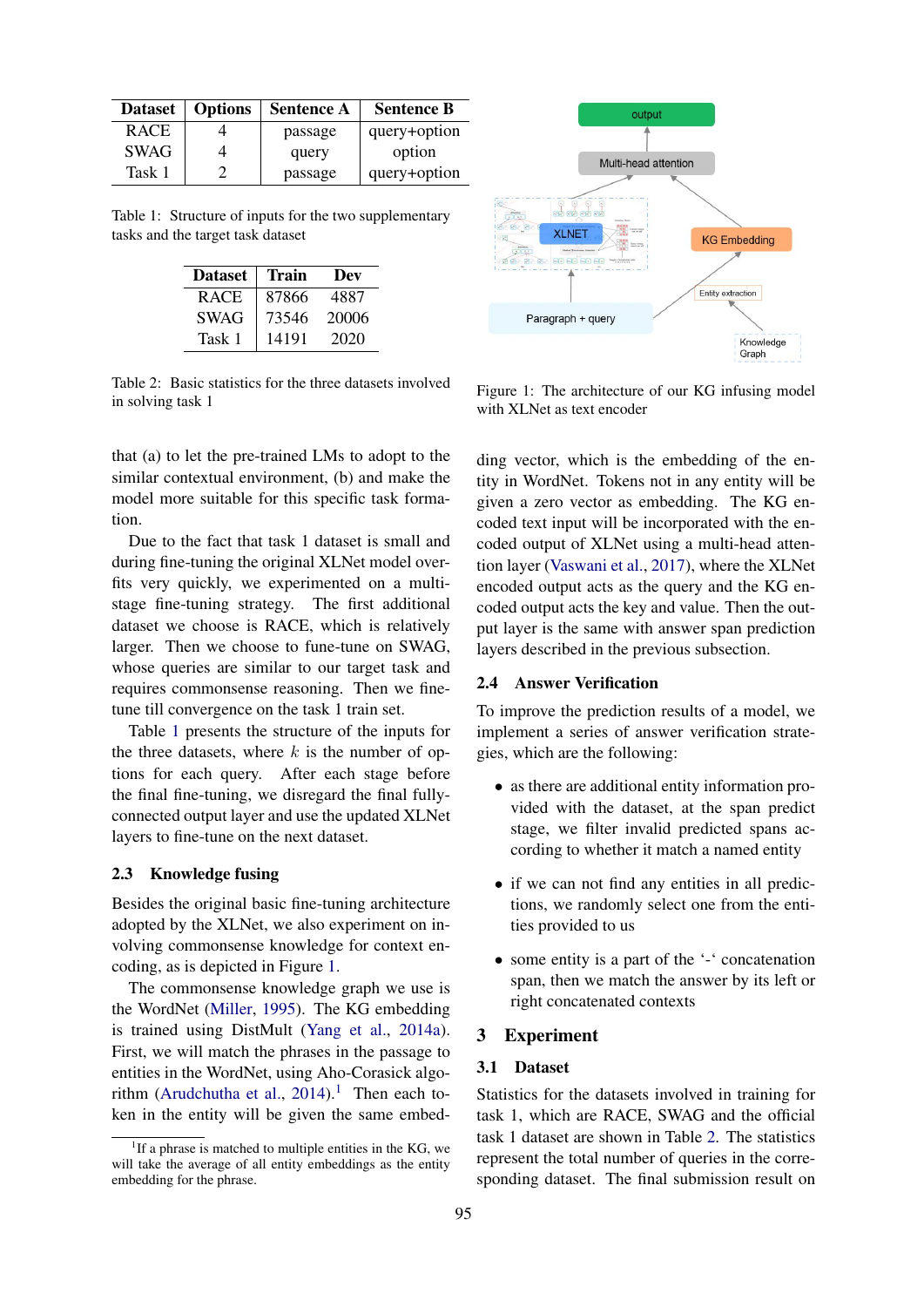the leader-board is calculated on official test data, which will not be published. Only training and development data for the task are available to us.

Task 2, which is the ReCoRD dataset [\(Zhang](#page-5-16) [et al.,](#page-5-16) [2018b\)](#page-5-16) has 65, 000 queries on the train set and 10, 000 queries on the dev set. The answer for the ReCoRD dataset is not unique, since an entity is likely to be mentioned multiple times in a news article. Thus, we take each passage-query-answerspan as one sample during training, which can also be seen as a kind of data augmentation.

For both tasks, we only submit the models trained on the train sets of the target tasks.

#### <span id="page-3-1"></span>3.2 Experimental setting

We use XLNet (large, cased) as the pre-trained language model. For task 1 dataset, we truncate the query-answer pair to a maximum length of 128, and set the maximum length of the passagequery-answer pair to 384. So the max length of the whole text inputs of one sample is 768. With a Tesla V100-PCIE-16GB GPU card, the batch size can only be set to be 2 on each card, thus we employ 8 GPUs for training. Firstly we fine-tune the original XLNet on RACE for 100,000 steps with the sequence length of 192, query-answer length of 96 and Adam optimizer leaning rate of 1e-6. Afterwards, we fine-tune the model on SWAG for 12,500 steps with the same parameters as RACE's. Eventually, the model is fine-tuned on the task 1 dataset till convergence, where the learning rate is set as 8e-6.

For task 2, the maximum length of the passagequerypair is set to be 384, in which the maximum length for the query is 64. During training the learning rate is 5e-6 and batch size is 4 on each GPU card.

When we try to infuse the KG into the XL-Net, we use the OpenKE library [\(Han et al.,](#page-4-8) [2018\)](#page-4-8) to train the KG representions of WordNet. We choose DistMult [\(Yang et al.,](#page-5-17) [2014b\)](#page-5-17) as the embedding model, set the embedding size as 100, epoches as 10, batch size as 32 and the learning rate as 1e-4. The multi-head attention betwen the XLNet encoded output and the entity encoded output has the same number of attention head as the XLNet large model. During training, we will keep the KG embedding trainable. Besides multi-head attention, we also experiment using a whole transformer block, i.e., a multi-head attention layer followed by a position-wise feed-forward network,

<span id="page-3-0"></span>

| Model            | Dev    | <b>Test</b> |
|------------------|--------|-------------|
| Human            |        | 97.4%       |
| Final submission | 91.44% | 90.6%       |
| XL Net           | 91.09% |             |
| XL Net + RACE    | 92.46% |             |
| XLNet+SWAG       | 89.36% |             |
| XLNet+RACE+SWAG  | 92.76% |             |

Table 3: Main results on the task 1.

and combining the entity encoding by simply concatenating it onto the XLNet encoded output. For comparison, we switch XLNet with Bert (large model), and repeat the above experiments.

## 3.3 Results

The main experimental accuracy results for task 1 are shown in Table [3,](#page-3-0) in which human performance is provided by task organizers. Our system consists of fine-tuning XLNet on RACE and SWAG. We also conduct an ablation experiment to investigate the effects of the two external dataset. As a result, Table [3](#page-3-0) illustrates that pre-training on RACE plays a significant role in the system. Origin XLNet achieves an accuracy of 91.09%, indicating its powerful text representation ability, especially in the reading comprehension task. Pretraining on SWAG without RACE does not improve the accuracy perhaps because SWAG misleads the model to better adjust its task formation, thus making it worse on the machine reading comprehension. Meanwhile, combining SWAG together with RACE makes sense, indicating the model can improve its commonsense inference ability.

We achieved the best performance on the official dev dataset with the training steps described in section [3.2](#page-3-1) while our submission result on the official leader-board was obtained with fewer training steps due to queue submission time impact on Codalab. Despite being not fully trained, our system still achieve the best result with the accuracy of 90.6%, outperforming other participating teams.

For task 2, the results are presented on Table [4,](#page-4-9) where the bolded models are our submissions on the test leaderboard. Due to limited resources and, the results are not run multiple times, thus the results may be affected by random effects. We find out the original XLNet performs the best, significantly outperforming the Bert models. While it seems adding a commonsense KG is beneficial for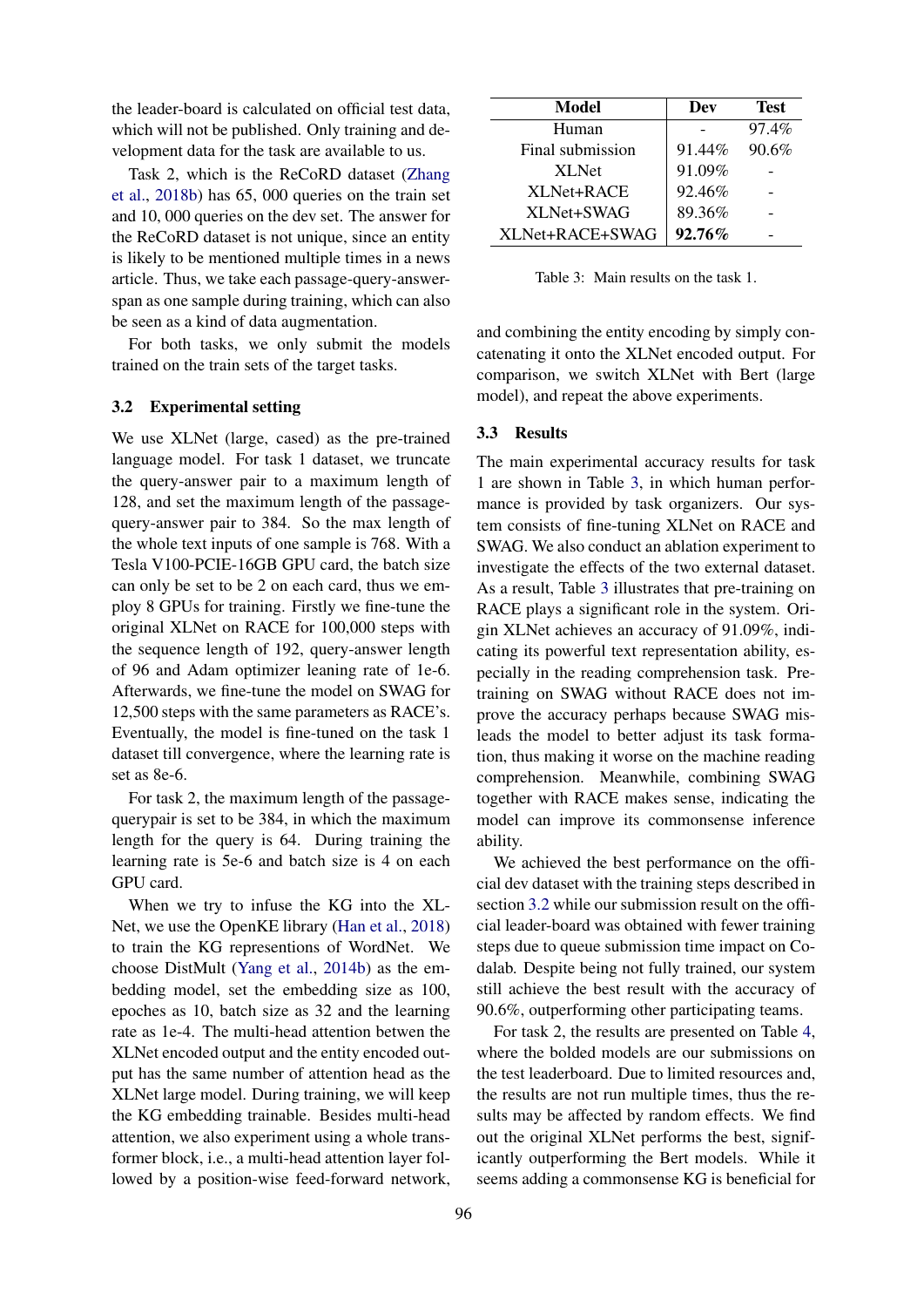<span id="page-4-9"></span>

| Model                                       | Dev EM    | Dev F1    | <b>Test EM</b>                  | <b>Test F1</b> |
|---------------------------------------------|-----------|-----------|---------------------------------|----------------|
| Human                                       |           |           | 91.31%                          | 91.69%         |
| <b>Bert</b>                                 | 69.83%    | 71.05 %   |                                 |                |
| $\text{Bert} + \text{KG}$ (multi-head attn) | 71.08%    | 72.69%    |                                 |                |
| Bert + KG (transformer)                     | 70.36%    | 71.84 %   |                                 |                |
| $Bert + KG (concat)$                        | 70.74 %   | $72.09\%$ |                                 |                |
| <b>XLNet</b>                                | 80.64%    | $82.10\%$ | 81.46 %                         | 82.66%         |
| $XLNet + KG$ (multi-head attn)              | 80.31%    | $81.62\%$ |                                 |                |
| $XLNet + KG (transformer)$                  | $80.16\%$ | $81.55\%$ |                                 |                |
| $XLNet + KG (concat)$                       | $80.25\%$ | 81.67%    |                                 |                |
| <b>XLNet + answer verification</b>          | 82.72%    | 83.38 %   | $\mathcal{G}_{\Omega}$<br>83.09 | $83.74\%$      |

Table 4: The main results on task 2.

Bert, it does not help improving XLNet models. For the models with KG, regardless of what the underlying pre-trained langugae model is, multihead attention works best on infusing the knowledge, and simple concatenation works better than adding a whole transformer block.

For task 2, implementing the answer verification process after we obtain the predictions of XLNet model boost the performance significantly, both on the dev set and the test set. Since we did not see significant improvements by adding KG into the model, we did not submit results from KG infused models.

# **Conclusions**

To conclude, we have shown that XLNet, a recently proposed pre-trained language model, is powerful in text representation for machine reading tasks. Simply fine-tuning XLNet on the shared tasks already outperforms the other models which use Bert as text encoder. However, we demonstrate on task 1 that multi-stage fine-tuning on similar tasks can help providing more stable convergence and improve the final results significantly. For task 2, we also show that the model predictions can be improved by adding human designed post-processing strategies. We also experiments on incorporating commonsense KG into the architecture of XLNet, however, due to our limited experiments, we haven't obtain significant improvements by adding KG into the model, especially models based on XLNet. However, it is a direction worth further research.

#### References

- <span id="page-4-7"></span>S. Arudchutha, T. Nishanthy, and R. G. Ragel. 2014. String matching with multicore cpus: Performing better with the aho-corasick algorithm. In *IEEE International Conference on Industrial Information Systems*.
- <span id="page-4-5"></span>Kyunghyun Cho, Bart Van Merriënboer, Caglar Gulcehre, Dzmitry Bahdanau, Fethi Bougares, Holger Schwenk, and Yoshua Bengio. 2014. Learning phrase representations using rnn encoder-decoder for statistical machine translation. *arXiv preprint arXiv:1406.1078*.
- <span id="page-4-2"></span>Jacob Devlin, Ming-Wei Chang, Kenton Lee, and Kristina Toutanova. 2018. Bert: Pre-training of deep bidirectional transformers for language understanding. *arXiv preprint arXiv:1810.04805*.
- <span id="page-4-8"></span>Xu Han, Shulin Cao, Xin Lv, Yankai Lin, Zhiyuan Liu, Maosong Sun, and Juanzi Li. 2018. Openke: An open toolkit for knowledge embedding. In *Proceedings of EMNLP*, pages 139–144.
- <span id="page-4-6"></span>Sepp Hochreiter and Jürgen Schmidhuber. 1997. Long short-term memory. *Neural computation*, 9(8):1735–1780.
- <span id="page-4-4"></span>Divyansh Kaushik and Zachary C Lipton. 2018. How much reading does reading comprehension require? a critical investigation of popular benchmarks. *arXiv preprint arXiv:1808.04926*.
- <span id="page-4-0"></span>Guokun Lai, Qizhe Xie, Hanxiao Liu, Yiming Yang, and Eduard Hovy. 2017. Race: Large-scale reading comprehension dataset from examinations. *arXiv preprint arXiv:1704.04683*.
- <span id="page-4-1"></span>George A Miller. 1995. Wordnet: a lexical database for english. *Communications of the ACM*, 38(11):39– 41.
- <span id="page-4-3"></span>Tri Nguyen, Mir Rosenberg, Xia Song, Jianfeng Gao, Saurabh Tiwary, Rangan Majumder, and Li Deng. 2016. Ms marco: A human-generated machine reading comprehension dataset.